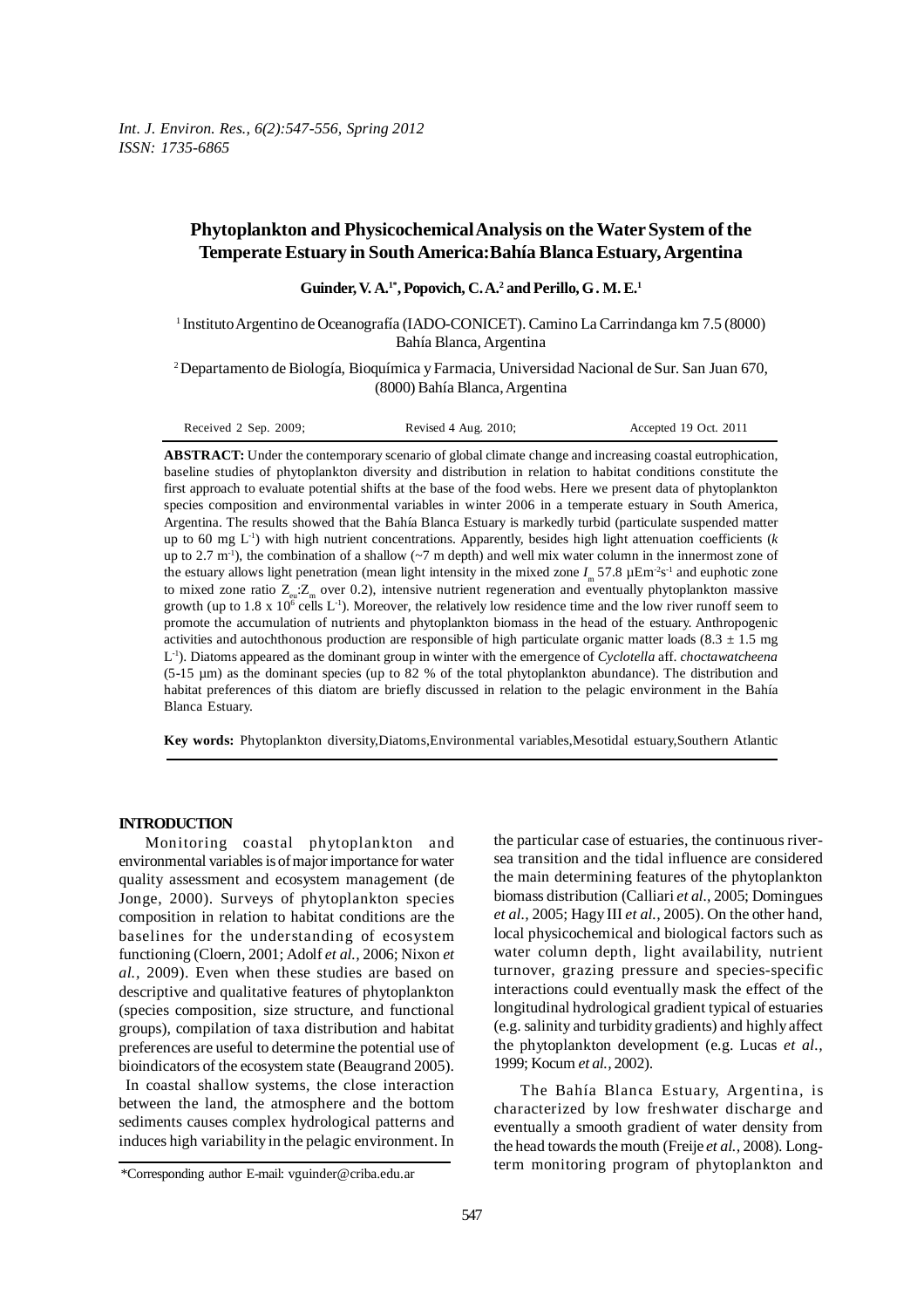environmental variables has been carried out biweekly since 1978 in a fixed station, Puerto Cuatreros, located in the inner zone of the estuary (Popovich *et al.,* 2008b and reference therein). The analysis of this long-term data series revealed significant changes in the phenology of the phytoplankton linked to a shift in the hydro-climatic conditions around the mid 90's (Guinder *et al.,* 2010; Winder *et al.,* 2010; Guinder, 2011). On the other hand, spatial monitoring of the phytoplankton distribution along the mouth-head axis of the estuary are rather poor, indeed there is only one work (Popovich and Marcovecchio, 2008) carried out during the period August 1992 - August 1993.

Here, we present data of phytoplankton and physico-chemical variables measured simultaneously along a longitudinal transect of the main channel of the Bahía Blanca Estuary during winter 2006. This baseline monitoring program is of local relevance for further ecological studies after the hydro-climatic shift registered in the region (Guinder *et al.,* 2010). Moreover, this descriptive and up to date study constitutes an important contribution to the knowledge of the phytoplankton distribution in relation to the environmental variables in the Southwestern Atlantic coast.

The Bahía Blanca Estuary (38°42'- 39°25'S, 61°50'- 62°22'W) is located on the southwestern Atlantic coast, Argentina, in a temperate climate region. The estuary is mesotidal with a semidiurnal cycle, characteristically shallow, turbid (annual mean of particulate suspended matter of 77.6 mg/l; Guinder *et al.,* 2009a) and eutrophic (Freije *et al.,* 2008). The water column is well mixed all year-round mainly affected by tides and wind stress (Guinder *et al.,* 2009a; 2009b). Yearly water temperature ranges from 4 °C to 26 °C and salinity range from about 17.3 and 41.9 with maximum values in summer. The estuary extends over 2,300 km<sup>2</sup> and comprises several NW-SE tidal channels, extensive tidal flats (1,150 km<sup>2</sup>) with patches of low salt marshes, and islands (410 km<sup>2</sup>). An extensive area is covered by halophytes, mainly *Sarcocornia perennis* and *Spartina alterniflora* (Negrin *et al.,* 2011). The main channel (Canal Principal) of the estuary has a total length of 60 km (Perillo *et al.,* 2001), varying in width from about 3- 4 km at the mouth (22 m mean depth) to 200 m at the head (3 m mean depth). (Fig. 1). Two freshwater tributaries enter the estuary from the northern shore, the Sauce Chico River and the Napostá Grande Stream, with a mean annual runoff of 1.9 and  $0.8 \text{ m}^3 \text{ s}^1$ , respectively. During autumn, the rainy season in the area, the Sauce Chico River may reach high peaks of up 106 m3 s-1 (Melo and Limbozzi, 2008). The Ingeniero White port, one of the most important ports in South America, the Bahía Blanca City and the towns of General Cerri and Ingeniero White (350,000 inhab.) are located in the northern boundary of the estuary.



**Fig. 1. Map of the inner zone of the Bahía Blanca Estuary showing the 4 sampling stations (S1-S4). Depths from S1 (external) to S4 (internal) in meters: 11.5. 15.5. 10.0 and 6.3, respectively. S1: Canal Tres Brazas; S2: Ingeniero White; S3: Puerto Cuatreros and S4: Villarino Viejo**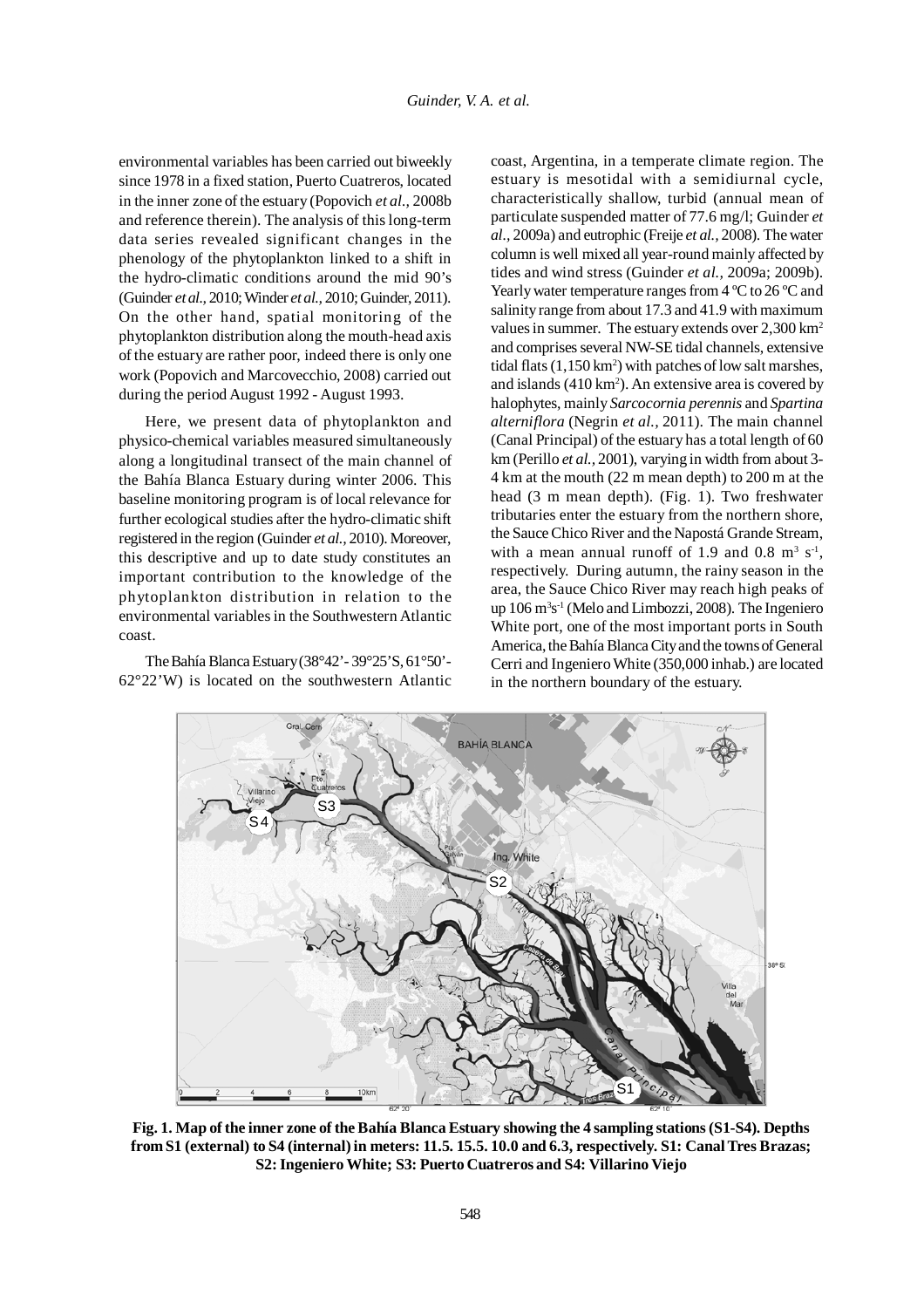#### **MATERIALS & METHODS**

The sampling was carried out during winter 2006 (from july 3 to September 19) on a fortnightly frequency combining samples from the coast and from a boat in four stations (S1-S4) along the main channel of the Bahía Blanca Estuary (Fig. 1), during high tide. In each sampling station, *in situ* profiles (1 m intervals) of pH, temperature (in  $\degree$ C), dissolved oxygen (DO, in mg/L) and salinity (in PSU) were measured using a digital multi-sensor Horiba U-10. Water samples were collected from the surface and from the bottom (1 m from the sea floor) of the water column using a van Dorn bottle (2.5 L) to assess phytoplankton abundance and particulate suspended matter (PSM), particulate organic matter (POM), dissolved nutrients and chlorophyll *a* concentrations. The samples for phytoplankton enumeration were fixed with Lugol solution. For species identification, samples were taken with a Nansen net (30  $\mu$ m mesh) and fixed with a formaldehyde solution (final concentration: 0.4%). Using a submergible radiometer Li-Cor LI-192SB, vertical profiles of PAR (photosynthetically active radiation, in  $\mu$ E m<sup>2</sup> s<sup>-1</sup>) were measured in the water column at 10 cm intervals.

Chlorophyll *a* (in µg/L) was measured spectrophotometrically using the methods described in APHA (1998). Phytoplankton species identification was done using a Zeiss Standard R microscope and a Nikon Eclipse microscope with x1000 magnification and phase contrast. Phytoplankton >3 mm was counted with a Sedgwick–Rafter chamber (1 mL) which was a suitable volume according to the amount of suspended solids. The entire chamber was examined at x200 and each algal cell was counted as a unit according to McAlice (1971). Thereafter, the Shannon diversity index H' was estimated (Shannon and Weaver 1963) using the equation:  $H' = \sum [(ni/n) \log_2 (ni/n)]$ , where *n*<sub>i</sub> is the number of individuals of species *i* in the sample and *n* is the total number of individuals in the sample. The cell volumes were calculated assigning simple geometric shapes to the species (Hillebrand *et al.,* 1999) and converted into carbon content ( $\mu$ g C/L) according to Menden-Deuer and Lessard (2000).

SPM and POM concentrations (both in mg/L) were determined gravimetrically filtering 300–500 ml of water on pre-combusted and weighed GF/F filters. Thereafter the filters were dried at 60 °C for 24 h and weighed for SPM estimation. Afterwards, they were combusted at 500 °C for 30 min and weighed again for POM determination as the difference between both weight values (Calliari *et al.,* 2005).

From vertical PAR profiles, light extinction coefficient  $(k, m<sup>-1</sup>)$  in the water column was calculated considering that light is exponentially attenuated with depth. In addition, the mean light intensity in the mixed layer *I*<sub>m</sub> was calculated with the equation (Riley, 1957):  $I_m = I_0$  (1-e<sup>(-*k*Zm)</sup>) (kZ<sub>m</sub>)<sup>-1</sup>, where  $I_0$  (in  $\mu$ E m<sup>2</sup> s<sup>-1</sup>) is the light intensity received at the water surface and  $Z_{m}$  is the mixed zone (in m). The depth of the euphotic zone  $(Z_{\ldots}, m)$  was estimated as the depth at which irradiance is 1% of the surface value, (i.e.  $Z_{\text{eq}} = 4.6 k^2$ ). Thereafter, the  $Z_{\text{m}}$  to  $Z_{\text{m}}$  ratio  $(Z_{\text{m}}$ : $Z_{\text{m}})$  was calculated.

For dissolved nutrient determinations, water samples were filtered through Watman GF/C filters and frozen in plastic bottles until analysis. Dissolved nitrate  $NO_3$ , nitrite  $NO_2$ , ammonium  $NH_4^+$ , phosphate  $PO_4^{3-}$ and silicate  $SiO_2$  concentrations were measured according to APHA (1998) using a Technicon AA-II Autoanalyzer expanded to five channels. Total dissolved inorganic nitrogen concentration (DIN) was calculated as the sum of nitrite, nitrate and ammonium.

#### **RESULTS & DISCUSSION**

Vertical profiles of the physico-chemical variables measured *in situ* (Fig. 2) showed that the water column was vertically homogeneous in all sampling sites. The salinity showed a smooth diminution from the external (S1) to the internal (S4) station (mean salinity in the water column: 31.6 - 29.7, respectively) consistent with the expected result of the advection of the lateral salinity gradients typical of estuaries with major freshwater input at the head. Nevertheless, the salinity gradient of the Bahía Blanca Estuary was considerably milder than other temperate estuaries (Kocum *et al.,* 2002; Calliari *et al.,* 2005; Adolf *et al.,* 2006) due to the reduced river runoff (Melo and Limbozzi, 2008). Both, the water temperature  $(8.9 \text{ to } 8.2 \text{ °C})$  and the pH  $(8.4 \text{ to } 8.2 \text{ °C})$ 8.7) were constant along the main channel. Dissolved oxygen concentrations were higher  $(-1 \text{ mg/L})$  in the innermost sampling stations (S3 and S4), probably in relation to the shallowness of the water column and the intense turbulence processes induced by the effect of wind and tides (Guinder *et al.,* 2009a) which allow continuous gas diffusion through the sea-atmosphere interphase. Conversely, the rise in dissolved oxygen could have been the result of phytoplankton production, as cellular densities were considerably higher in S3 and S4.

The particulate suspended matter PSM concentration was relatively high  $(> 25 \text{ mg/L})$  with maximal values (up to 60 mg/L) in the external station S1 (Fig. 3a). In consequence, the light extinction coefficients  $k$  were elevated (up to 1.69 m<sup>-1</sup>, Fig. 3b) and the mean light intensity in the mixed zone  $I_m$  was relatively low (mean value:  $57.8 \mu E m^2 s^{-1}$ ) and showed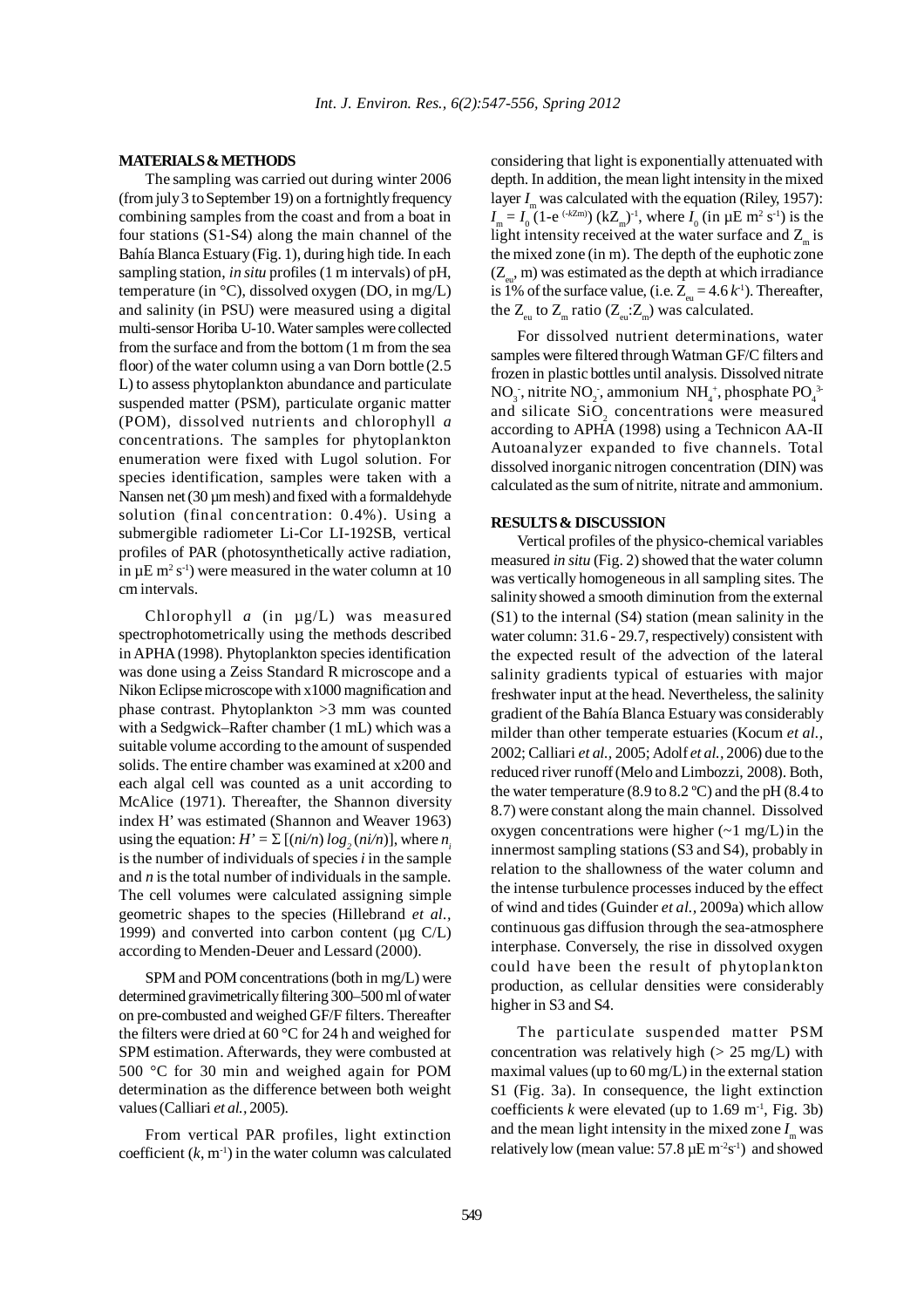

**Fig. 2. Variability of the physicochemical variables measured** *in situ* **in the sampling sites (S1-S4) along the main channel of the Bahía Blanca Estuary. The vertical bars represent the standard deviations (SD) of the means of the vertical profiles in the water column, based on measurements done each 1 m depth**

an increasing trend towards the head of the estuary (fig. 3c). Maximal values of *k* were registered on the coastal stations, especially in Puerto Cuatreros (S3) on late-winter (up to  $2.7 \text{ m}^{-1}$ ). On the other hand, the light intensity in the surface layer  $I_0$  was between 554.5 and 945.5  $\mu$ E m<sup>2</sup>s<sup>-1</sup>, which indicates that in the Bahía Blanca Estuary, the light penetration in the water column is highly attenuated by the suspended matter, as it has been previously reported (Guinder *et al.,* 2009b). In addition, the ratio  $Z_{\text{m}}$ : $Z_{\text{m}}$  incremented towards the innermost station (Fig.3b) in concordance with the  $I_{\perp}$  (Fig. 3c), both as a result of the diminution of the water column depth (i.e. smaller  $Z_m$ , see Fig. 1 for the water column depths of the sampling stations) and the enlargement of the euphotic zone  $Z_{\text{en}}$ . The  $Z_{\text{m}}$ : $Z_{\text{m}}$  ratio was always over the critical mixing depth of 0.16 proposed by Alpine and Cloern (1988), thus phytoplankton growth was non-limited by light availability in the water column as it has been observed in other turbid estuaries (e.g. Kocum *et al.,* 2002).

The particulate organic matter concentration POM was high compared to other similar coastal ecosystems (Hemminga *et al.,* 1993; Goosen *et al.,* 1999; Calliari *et al.,* 2005) and remained relatively constant along the main channel (Fig. 3a). The Bahía Blanca Estuary ecosystem is particularly productive *per se* due to the extensive tidal flats and island covered by halophytes (e.g. *Spartina alterniflora* and *Sarcocornia perennis*) that are responsible of considerable contributions of

organic matter to the system (e.g. Negrin *et al.,* 2011). Moreover, this estuary is highly eutrophic due to external inputs of nutrients and organic matter from diffusive and punctual anthropogenic sources (industrial and urban wastewaters, fertilizers from agricultural activities in the surrounding lands) and continental runoff (Botté *et al.,* 2007; Melo and Limbozzi, 2008; also see figure 8 in Guinder et al. (2009b) for a general diagrammatic representation of the main factors affecting the SPM and POM loads in the inner zone of the estuary). In addition, in this shallow estuary characterized by a high tidal energy regime, the close benthic-pelagic interaction may play a major role in nutrients regeneration and carbon cycle (Parodi and Barría de Cao, 2003), as has been observed in other shallow coastal ecosystems with high microphytobentos production (de Jonge, 1992; Kromkamp *et al.,* 1995). phosphate is released into the pelagic habitat from the salinity

Dissolved inorganic nutrients exceeded limiting levels for phytoplankton development throughout the sampling stations (Fig. 4). Silicate and phosphate were in higher levels in the innermost stations whereas nitrogen concentrations (DIN = nitrite + nitrate + ammonium) showed a decreasing trend towards the inner zone (nitrite:  $0.6 \pm 1.2 \,\mu\text{M}$ , nitrate:  $5.6 \pm 2.5 \,\mu\text{M}$ and ammonium:  $19.3 \pm 7.0 \mu M$ ). In the Bahía Blanca Estuary, as in several shallow coastal ecosystem, the main sources of dissolved silicates in the internal zone are freshwater discharges and land erosion, whereas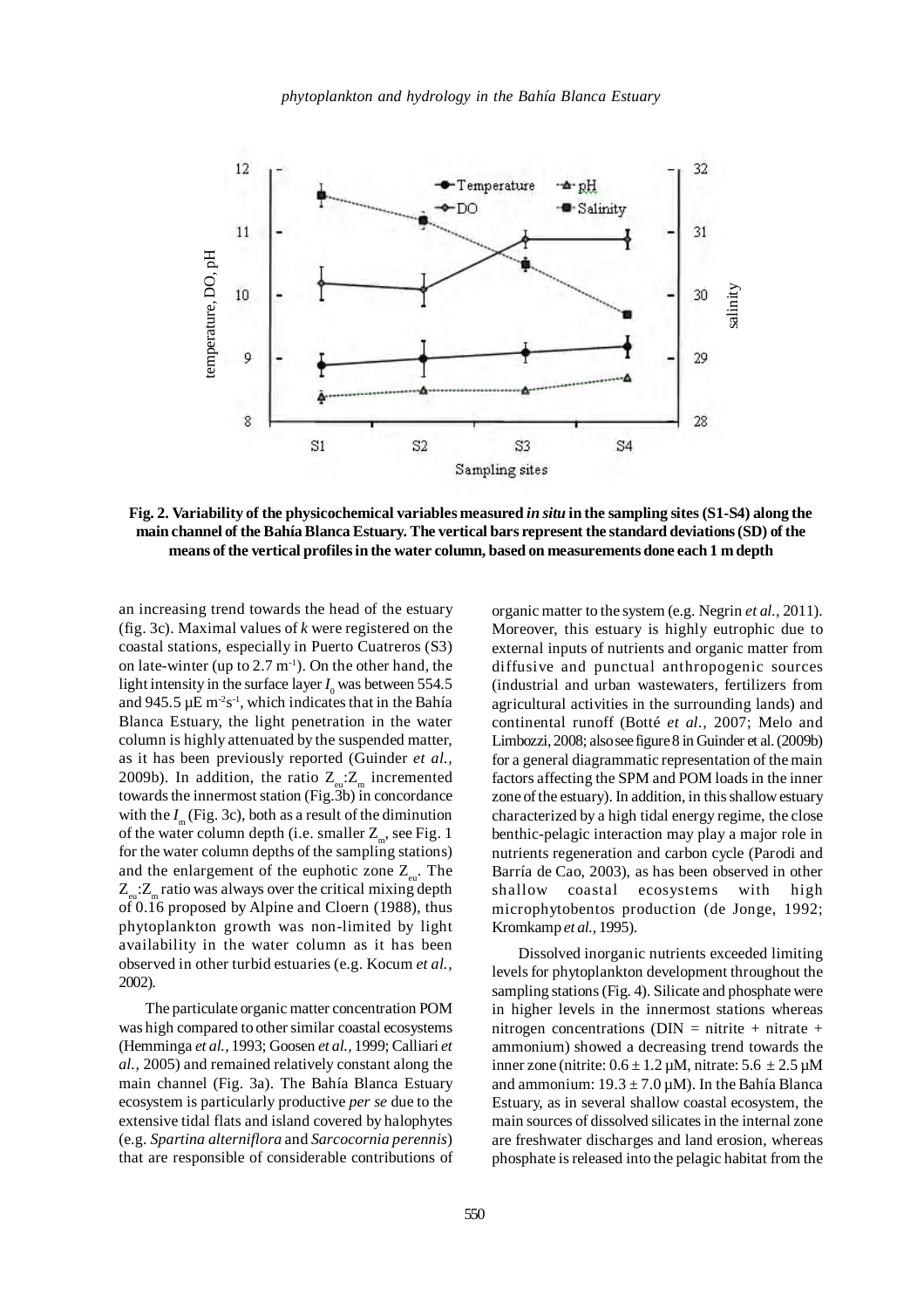

**Fig. 3. Variability of a) particulate suspended matter (PSM) and particulate organic matter (POM)** concentrations in surface (s) and bottom (b) of the water column; b) depth of the euphotic zone (Z<sub>eu</sub>), light extinction coefficient (*k*) and the euphotic zone to mixed zone ratios ( $\mathbb{Z}_{em}$ : $\mathbb{Z}_{m}$ ) and c) mean light intensity in the **mixed zone (***I***m) in the sampling sites (S1-S4) along the main channel of the Bahía Blanca Estuary**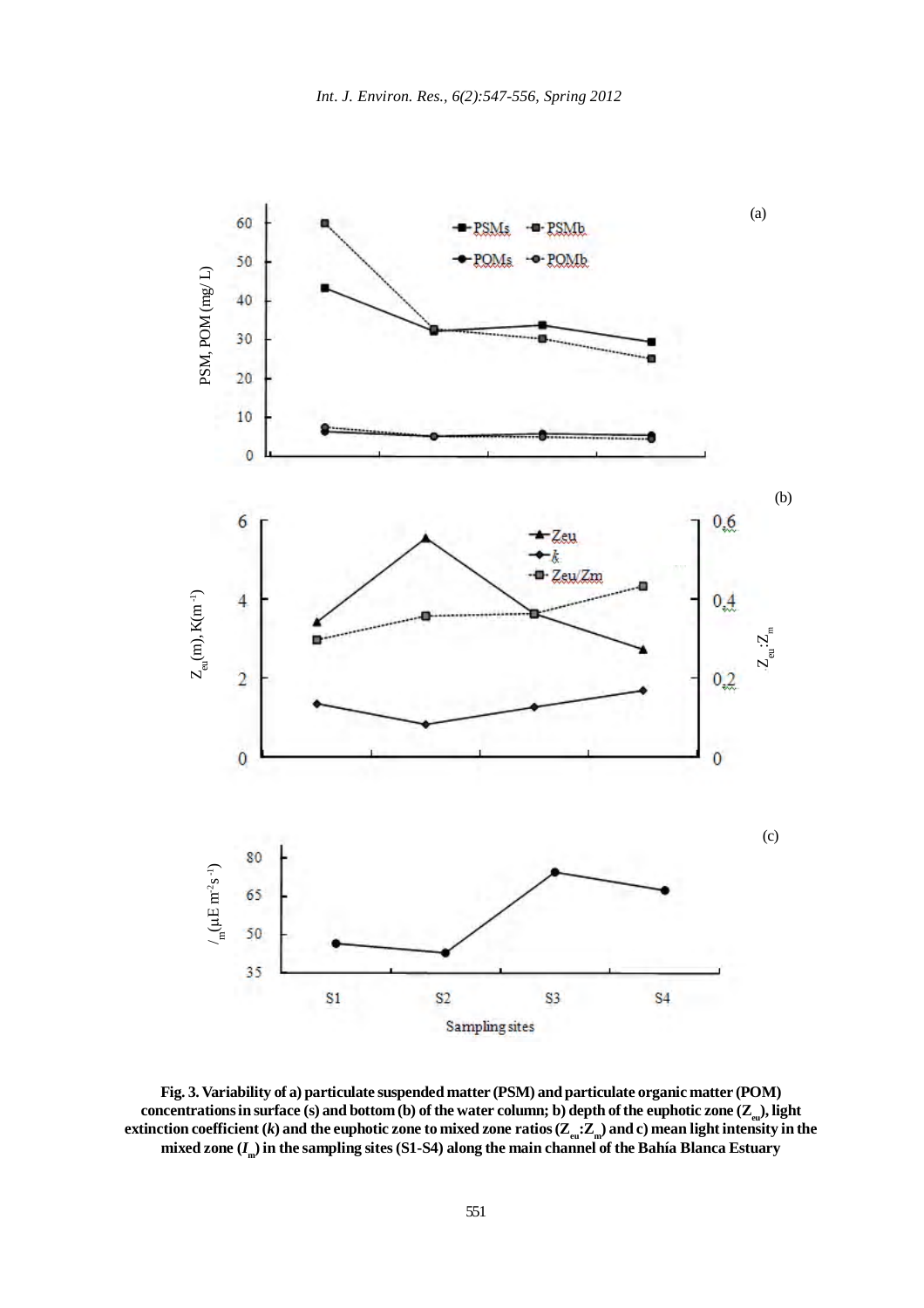

**Fig. 4. Variability of dissolved inorganic nutrient concentrations in surface (s) and bottom (b) waters in the sampling stations (S1-S4) along the main channel of the Bahía Blanca Estuary. DSi: dissolved silicates, DP: dissolved phosphate and DIN: dissolved nitrogen (nitrite + nitrate + ammonium). Values of dissolved phosphate concentration in the surface (DPs) in station 2 (S2) are missing**

bottom sediments by turbulence and resuspension processes (Freije *et al.,* 2008; Guinder *et al.,* 2009a). In contrast to other nutrients, no important antrophogenic input of silica exists. Dissolved silica originates from biogeochemical reactions which set free dissolved silica from alkali and aluminum silicate minerals (Correll *et al.,* 2000), whereas seasonal variability is caused by uptake by diatom communities (Struyf *et al.,* 2004). In the inner zone of the Bahía Blanca Estuary, at Puerto Cuatreros station (S3), the winter diatom bloom is responsible of relatively fast depletion of DIN while there is a lag in phytoplankton assimilation of dissolved silicate and phosphate (Popovich *et al.,* 2008b).

Phytoplankton development (in cellular abundance) was conspicuously higher in the innermost zone of the estuary (S3 and S4), reaching in S4 up to  $\sim$ 1.1x10<sup>6</sup> cells L<sup>-1</sup> in the middle of the channel and 1.8  $x10<sup>6</sup>$  cells  $L<sup>-1</sup>$  on the coast, around 4-times the cellular density found in S1 (Fig. 5a). In addition, the phytoplankton biomass and the chlorophyll concentration described a smooth trend to increase towards the head of the estuary suggesting that the predominant species in S3 and S4 were of relatively small size.The phaeopigments concentration also increase towards the inner zone of the estuary (Fig. 5b), likely indicating higher zooplankton grazing pressure and/or more intense resuspension processes of bottom sediments, rich in degraded chlorophyll

derived from senescence phytoplankton, microphytobenthos and macrophytes. These findings were consistent with the study of Popovich and Marcovecchio (2008). These authors found an increasing gradient of phytoplankton abundance towards the head of the estuary and concluded that the winter-early spring diatom bloom occurred only in the innermost zone of the estuary. The inner part of the Bahía Blanca Estuary is a semi-closed area with a restricted circulation with low advection and a relatively high residence time (ca. 30 days) (Perillo *et al.,* 2001). Apparently, the particular hydrographic features of the estuary; shallow, funnel-shaped with low water mass intrusions from the ocean and river discharge, allow the accumulation of phytoplankton biomass and nutrients in the internal zone. In addition, low precipitation in the sampling season and in consequence low freshwater run-off (Guinder 2011) could have been be a causal factor in the occurrence of the winter bloom in the inner area of the estuary as phytoplankton communities were not "flushed" away by peak discharges (Struyf *et al.,* 2004).

Diatoms were the dominant group in the phytoplankton community in the four sampling stations; phytoflagellates (5-15 µm) became more frequent in the outer ones. Among the most abundant species of diatoms found in the samples were: *Chaetoceros diadema*, *C. debilis*, *C. ceratosporus*, *Thalassiosira* sp. (15-45 µm), *T. eccentrica*, *T. pacifica*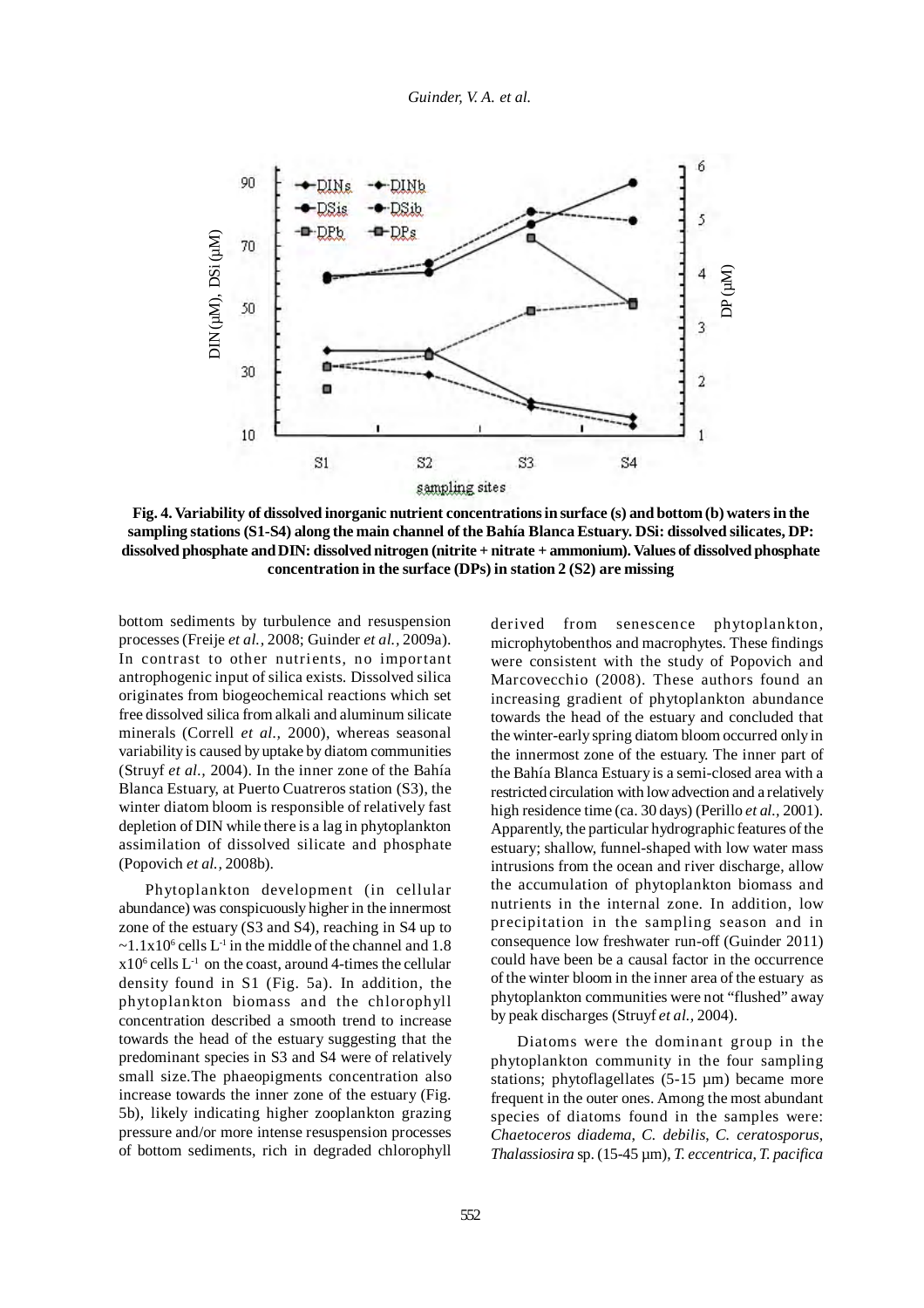

**Fig. 5. Variability of a) phytoplankton biomass, cellular densities and diversity index H' and b) chlorophyll** *a* **and phaeopigment concentration in the sampling stations (S1-S4) along the main channel of the Bahía Blanca Estuary**

and *Cyclotella* aff. *choctawatcheena* (5-15 µm). Other species present with low abundances were: *Guinardia delicatula*, *Leptocylindrus minimus*, *Thalassiosira hendeyi* and *Dityllum brightwellii* (diatoms), the dinoflagellate *Scripsiella trochoidea* and the xantophyceae *Ophiocytium* sp. The diversity of the phytoplankton community was lower in the internal stations (Fig. 5a) as the "winter blooming species" (*sensu* Gayoso, 1998) (e.g. *Thalassiosira* s and *Chaetoceros* s), were dominant in the samples. These phytoplankton species were classified as autochthonous of this area, as they were not present in the adjacent platform (Popovich and Marcovecchio, 2008). In particular, the small diatom *Cyclotella* aff. *choctawatcheena* Prasad, was by far the most abundant species in S3. Despite this species has been previously reported in the estuary, it was always present in low abundances and hence it has been characterized as "non-blooming species" (Popovich *et al.,* 2008). Nevertheless, in recent years (2006-2008) this diatom has become frequent and even dominant in the inner zone of the Bahía Blanca Estuary (Guinder *et al.,* 2010; Guinder, 2011) probably related to the shift in the hydro-climate regimen reported in the region (i.e. drier and warmer years and therefore higher water temperatures and salinity) (Guinder *et al.,* 2010). *Cycoltella choctawatcheena* has been identified as a cosmopolitan inhabitant of coastal brackish waters and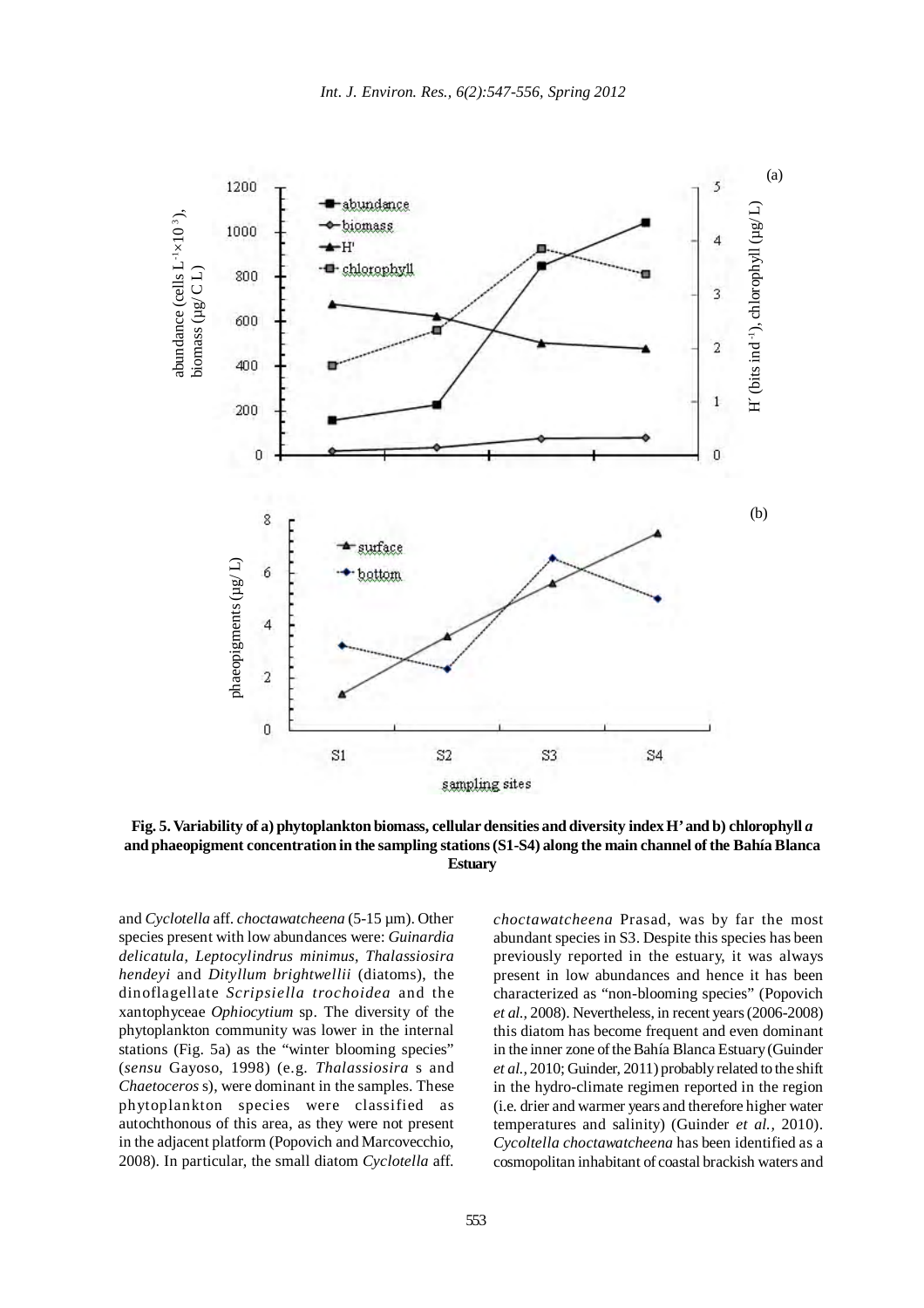saline lakes (Prasad and Nienow, 2006). A key of its successful colonization may be its tolerance for wide ranges of temperature (10-30 °C) and salinity (5.14 -79.98), inhabiting estuaries and near-shore waters with fluctuating salinities (Prasad and Nienow, 2006 and reference therein). In the Argentinean coast, this diatom species has been recently reported in Río de La Plata Estuary (Prasad and Nienow, 2006), which is located around 700 km from the Bahía Blanca Estuary (see Calliari et al. (2005) and Licursi et al. (2006) for a detailed description of Río de La Plata Estuary).

### **CONCLUSION**

The analysis of the long-term data series collected at Puerto Cuatreros station (S3) revealed significant changes in the phenology of the phytoplankton in recent years: shifts in the timing, duration and magnitude of the winter-spring diatom bloom together with changes in species composition and size structure of the community (Guinder *et al.,* 2010). During 2006, the phytoplankton annual pattern was particularly different from the recurrent annual cycle, describing biomass peaks spread throughout the year (Guinder, 2011).The dominance of *Cyclotella* aff. c*hoctawatcheena* in the Bahía Blanca Estuary in recent winters seems to be related with the warmer and saltier characteristics of the estuarine inner zone. The shallow depth allows a close link between water mass properties and atmospheric modifications (Freije and Marcovecchio, 2004). Therefore, the combination of increasing air temperatures and lower precipitations in the region in the last years (Guinder *et al.,* 2010) has potentially induced higher evaporation and further reduction in freshwater inflow into the estuary. Such environmental changes have probably modified the ecological niches of the phytoplankton species and favoured outburst conditions for opportunistic species which eventually established as predominant in the system.

## **REFERENCES**

Adolf, J. E., Yeager, C. L., Miller, W. D., Mallonee, M. E. and Harding, Jr. L. W. (2006). Environmental forcing of phytoplankton floral composition, biomass, and primary productivity in Chesapeake Bay, USA. Estuar. Coast. Shelf. Sci., **67**, 108-122.

Alpine, A.E. and Cloern, J. E. (1988). Phytoplankton growth rates in a light-limited environment. San Francisco Bay. Mar. Ecol. Prog. Ser., **44**, 167–173.

APHA, (1998). American Public Health Association, Clesceri, L. S., Greenberg, A. E., Easton, A. D. (Eds.). Standard methods for examination of water and wastewater. 20th ed. Washington DC.

Beaugrand, G. (2005). Monitoring pelagic ecosystems using plankton indicators. ICES J Marine Sci., **62**, 333- 338.

Botté, S. E., Freije, R. H. and Marcovecchio, J. E. (2007). Dissolved Heavy Metal (Cd. Pb. Cr. Ni) Concentrations in Surface Water and Porewater from Bahía Blanca Estuary Tidal Flats. B. Environ. Contam. Tox., **79**, 415- 421.

Calliari, D., Gómez, M. and Gómez, N. (2005). Biomass and composition of the phytoplankton in the Río de La Plata: large-scale distribution and relationship with environmental variables during a spring cruise. Cont. Shelf Res., **25**, 197–210.

Cloern, J. E. (2001). Our evolving conceptual model of the coastal eutrophication problem. Mar. Ecol. Prog. Ser., **210**, 223-253.

Correll, D. L., Jordan, T. E. and Weller, D. E. (2000). Dissolved silicates dynamics of the Rhode river watershed and estuary. Estuaries, **23**, 188-198.

Cuadrado, D. G., Gómez, E. A. and Ginsberg, S. S. (2005). Tidal and longshore sediment transport associated to a coastal structure. Estuar. Coast. Shelf. Sci., **62**, 291-300.

Domingues, R. B., Barbosa, A. and Galvão, H. (2005). Nutrients, light and phytoplankton succession in a tempertate estuary (the Guadiana, South-western Iberia). Est. Coast. Shelf Sci., **64**, 249-260.

de Jonge, V. N. and van Beusekom, J. E. E. (1992). Wind and tide induced resuspension of sediment and microphytobenthos from tidal flats in the Ems estuary. Limnol. Oceanogr., **40**, 766-778.

de Jonge, V. N. (2000). Importance of temporal and spatial scales in applying biological and physical process knowledge in coastal management, an example for the Ems estuary. Cont. Shelf Res., **20**, 1655-1686.

Freije, R. H., Spetter, C. V., Marcovecchio, J. E., Popovich, C. A., Botté, S. E., Negrín, V., Arias, A., Delucchi, F. and Asteasuain, R. O. (2008). Water chemistry and nutrients in the Bahía Blanca Estuary. In: Perspectives on integrated coastal zone management in South America. Neves, R., Baretta, J. and Mateus, M. (Eds.). IST Press. Scientific Publishers, Lisboa, Portugal, 243-256.

Gayoso, A. M. (1998). Long-term phytoplankton studies in the Bahía Blanca Estuary, Argentina. ICES J. Mar. Sci., **55**, 655-660.

Goosen, N. K., Kromkamp, J., Peene, J., Van Rijswijk, P. and Van Breugel, P. (1999). Bacterial and phytoplankton production in the maximum turbidity zone of three European estuaries: the Elbe, Westerschelde and Gironde. J. Marine Syst., **22**, 151-171.

Guinder, V. A., Popovich, C. A. and Perillo, G. M. E. (2009a). Short-term variability in the phytoplankton and physico-chemical variables in a high-tidal regime. Bahía Blanca Estuary. Argentina. Braz. J. Oceanogr., **57 (3)**, 249-258.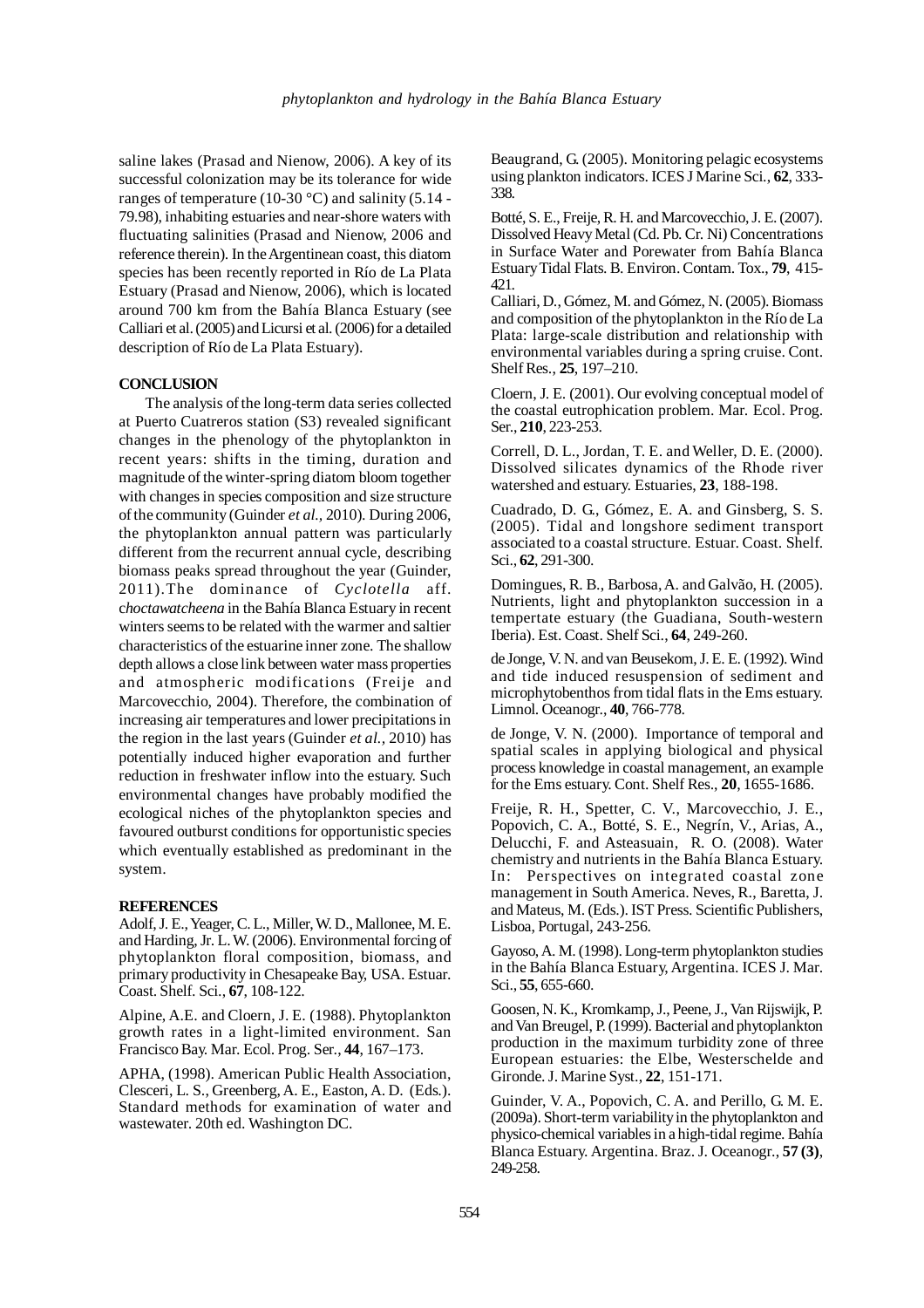Guinder, V. A., Popovich, C. A. and Perillo, G. M. E. (2009b). Particulate suspended matter concentrations in the Bahía Blanca Estuary. Argentina: implication for the development of phytoplankton blooms. Estuar. **C o a st. S h e lf . S c i., 85**, 157-165.

Guinder, V. A., Popovich, C. A., Molinero, J. C. and Perillo, G. M. E. (2010). Long-term changes in the composition. occurrence. timing and magnitude of phytoplankton blooms in the Bahía Blanca Estuary. Argentina. Mar. Biol., **157**, 2703-2716.

Guinder, V. A. (2011). Dinámica del fitoplancton en el Estuario de Bahía Blanca y su relación con las variables ambientales en el marco del cambio climático global. PhD Dissertation, Universidad Nacional del Sur, Bahía Blanca, Argentina.

Hagy III, J. D., Boynton, W. R. and Jasinski, D. A. (2005). Modelling phytoplankton deposition to Chesapeake Bay sediments during winter-spring: interannual variability in relation to river flow. Estuar. Coast. Shelf. Sci., **62**, 25-40.

Hemminga, M. A., Klap, V. A., van Soelen, J. and Boon, J. J. (1993). Effect of salt marsh inundation on estuarine particulate organic matter characteristics. Mar. Ecol. Prog. Ser. **99,** 153-161.

Hillebrand, H., Dürselen, C. D., Kirschtel, D., Pollingher, U. and Zohary, T. (1999). Biovolume calculation for pelagic and benthic microalgae. J. Phycol., **35**, 403- 424.

Kocum, E., Underwood, G. J. C. and Nedwell, D. B. (2002). Simultaneous measurement of phytoplanktonic primary production, nutrient and light availability along a turbid, eutrophic UK east coast estuary (the Colne Estuary). Mar. Ecol. Prog. Ser., **231**, 1-12.

Kromkamp, J., Peene, J., van Rijswijk, P., Sandee, A. and Goosen, N. (1995). Nutrients, light and primary production by phytoplankton and microphytobenthos in the eutrophic, turbid Westerschelde estuary (The Netherlands). Hydrobiol., **311**, 9-19.

Licursi, M., Sierra, M. V. and Gómez, N. (2006). Diatom assemblages from a turbid coastal plain estuary: Río de La Plata (South America). J. Marine Syst., **62**, 35- 45.

Lucas, L. V., Koseff, J. R., Cloern, J. E., Monismith, S. G and Thompson, J. K. (1999a). Processes governing phytoplankton blooms in estuaries I: The local production-loss balance. Mar. Ecol. Prog. Ser., **187**, 1- 15.

McAlice, B. J. (1971). Phytoplankton sampling with the Sedgwick–Rafter cell. Limnol. Oceanogr., **16**, 19- 28.

Melo, W. D. and Limbozzi, F. (2008). Geomorphology, hidrological systems and land use of Bahía Blanca Estuary reigon. In: Perspectives on integrated coastal zone management in South America. Neves R. Baretta J. Mateus M (Eds.). IST Press. Scientific Publishers. Lisboa. Portugal, 317-331.

Menden-Deuer, S. and Lessard, E.J. (2000). Carbon to volume relationships for dinoflagellates. diatoms. and of the protist plankton. Limnol. Oceanogr., **45**, 569- 579.

Negrin, V. L., Spetter, C. V., Asteasuain, R. O., Perillo, G. M. E. and Marcovecchio, J. E. (2011). Influence of flooding and vegetation on carbon, nitrogen, and phosphorus dynamics in the pore water of a *Spartina alterniflora* salt marsh. J. Environ. Sci. China, **23 (2)**, 212-221.

Nixon, S. W., Fulweiler, R. W., Buckley, B. A., Granger, S. L., Nowicki, B. L. and Henry, K. M. (2009). The impact of changing climate on phenology, productivity and benthic-pelagic coupling in Narragansett Bay. Estuar. Coast. Shelf Sci., **82**, 1-18.

Parodi, E. R. and Barría de Cao, S. (2003). Benthic microalgal communities in the inner part of the Bahía Blanca estuary (Argentina): a preliminary qualitative study. Oceanologica Acta, **25**, 279-284.

Perillo, G. M. E., Piccolo, M. C., Parodi, E. R. and Freije, R. H. (2001). The Bahía Blanca Estuary ecosystem: a review. In: Coastal Marine Ecosystems of Latin America. Seelinger, U., Lacerda, L. and Kjerve, B. (Eds.). Springer Verlag, Heidelberg, Germany, 205-217.

Popovich, C. A. and Marcovecchio, J. E. (2008). Spatial and temporal variability of phytoplankton and environmental factors in a temperate estuary of South America (Atlantic coast. Argentina). Cont. Shelf Res., **28**, 236-244.

Popovich, C. A., Spetter, C. V., Marcovecchio, J. E. and Freije, R. H. (2008a). Nutrient availability during winter diatom bloom in a shallow and well-mixed estuary (Bahý´a Blanca. Argentina). J. Coast. Res., **24 (1)**, 95- 102.

Popovich, C. A., Guinder, V. A. and Pettigrosso, R. E. (2008b). Composition and dynamics of phytoplankton and aloricate ciliates communities in the Bahý´a Blanca Estuary. In: Neves, R., Baretta, J. and Mateus, M. (Eds.). Perspective on Integrated Coastal Zone Management in South America. IST Press, 257-273.

Prasad, A. K. S. K. and Nienow, J. A. (2006). The centric diatom genus *Cyclotella*, (Stephanodiscaceae: Bacillariophyta) from Florida Bay, USA, with special reference to *Cyclotella choctawatcheeana* and *Cyclotella desikacharyi*, a new marine species related to the *Cyclotella striata* complex. Phycologia, **45 (2)**, 127-140.

Riley, G. A. (1957). Phytoplankton of the North central Sargasso sea. Limnol. Oceanogr. **2,** 252-270.